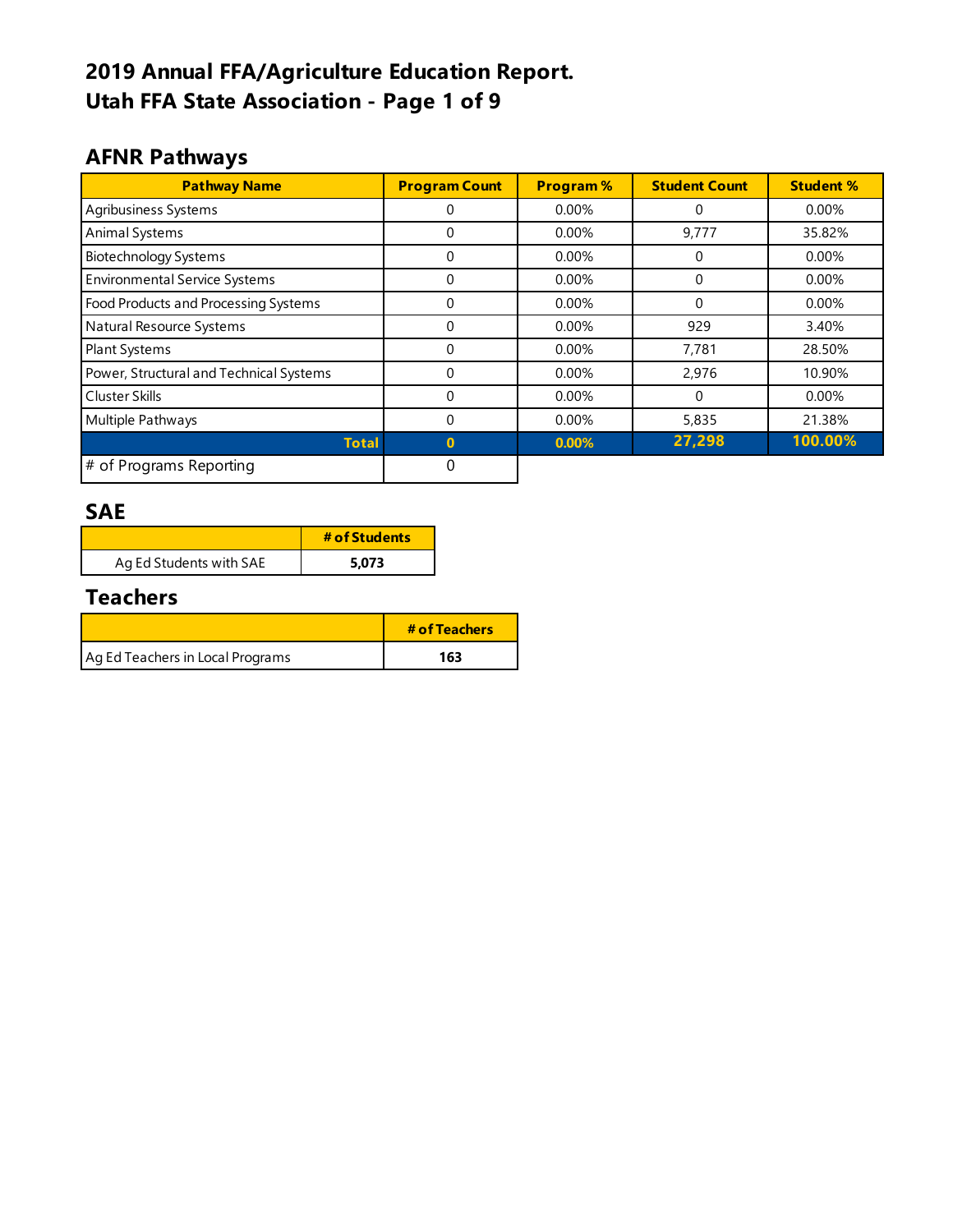### **2019 Annual FFA/Agriculture Education Report. Utah FFA State Association - Page 2 of 9**

#### **Courses**

| <b>Course Name</b>                            | <b>Program Count</b> | <b>Program%</b> | <b>Student Count</b> | <b>Student %</b> |
|-----------------------------------------------|----------------------|-----------------|----------------------|------------------|
| <b>Advanced Agricultural Mechanics</b>        | 0                    | 0.00%           | 267                  | 0.98%            |
| Agricultural Biotechnology                    | $\mathbf{0}$         | 0.00%           | $\Omega$             | 0.00%            |
| Agricultural Business & Management            | $\Omega$             | 0.00%           | $\Omega$             | 0.00%            |
| <b>Agricultural Communications</b>            | $\mathbf 0$          | 0.00%           | $\mathbf 0$          | 0.00%            |
| Agricultural Leadership                       | $\mathbf 0$          | 0.00%           | $\mathbf 0$          | 0.00%            |
| Agricultural Machinery Technology             | $\mathbf 0$          | 0.00%           | $\mathbf 0$          | 0.00%            |
| Agricultural Science & Technology Application | $\mathbf 0$          | 0.00%           | $\Omega$             | 0.00%            |
| Agricultural Science I                        | $\Omega$             | 0.00%           | 1,982                | 7.26%            |
| Agricultural Science II                       | $\mathbf 0$          | 0.00%           | 182                  | 0.67%            |
| Agricultural Science III                      | $\mathbf 0$          | 0.00%           | $\Omega$             | 0.00%            |
| Agricultural Science IV                       | $\mathbf 0$          | 0.00%           | $\mathbf 0$          | 0.00%            |
| Agricultural Supplies & Services              | $\mathbf 0$          | 0.00%           | $\Omega$             | 0.00%            |
| Agricultural Systems & Technology I           | $\pmb{0}$            | 0.00%           | 1,978                | 7.25%            |
| Agricultural Systems & Technology II          | $\mathbf 0$          | 0.00%           | 731                  | 2.68%            |
| Agriculture & Food Products Processing        | $\mathbf{0}$         | 0.00%           | $\Omega$             | 0.00%            |
| Animal Science I                              | $\mathbf 0$          | 0.00%           | 6,467                | 23.69%           |
| Animal Science II                             | $\mathbf 0$          | 0.00%           | 534                  | 1.96%            |
| Applied Ornamental Horticulture Program       | $\mathbf 0$          | 0.00%           | $\mathbf 0$          | 0.00%            |
| Aquaculture, Advanced                         | $\mathbf{0}$         | 0.00%           | $\Omega$             | 0.00%            |
| Aquaculture, Introductory                     | $\mathbf 0$          | 0.00%           | 305                  | 1.12%            |
| <b>Biology-Agricultural Science</b>           | $\Omega$             | 0.00%           | 3,671                | 13.45%           |
| Dairy Herd Management Program                 | $\mathbf 0$          | 0.00%           | $\Omega$             | 0.00%            |
| Equine Science - Semester A                   | $\mathbf 0$          | 0.00%           | 693                  | 2.54%            |
| Equine Science - Semester B                   | $\mathbf 0$          | 0.00%           | 188                  | 0.69%            |
| Equine Science - Year                         | $\mathbf 0$          | 0.00%           | $\mathbf 0$          | 0.00%            |
| Farm & Ranch Management                       | $\mathbf 0$          | 0.00%           | $\mathbf 0$          | 0.00%            |
| Floriculture                                  | $\mathbf 0$          | 0.00%           | 2,766                | 10.13%           |
| Floriculture & Greenhouse Management-Year     | $\mathbf 0$          | 0.00%           | 1,812                | 6.64%            |
| Greenhouse Management                         | $\mathbf 0$          | 0.00%           | 883                  | 3.23%            |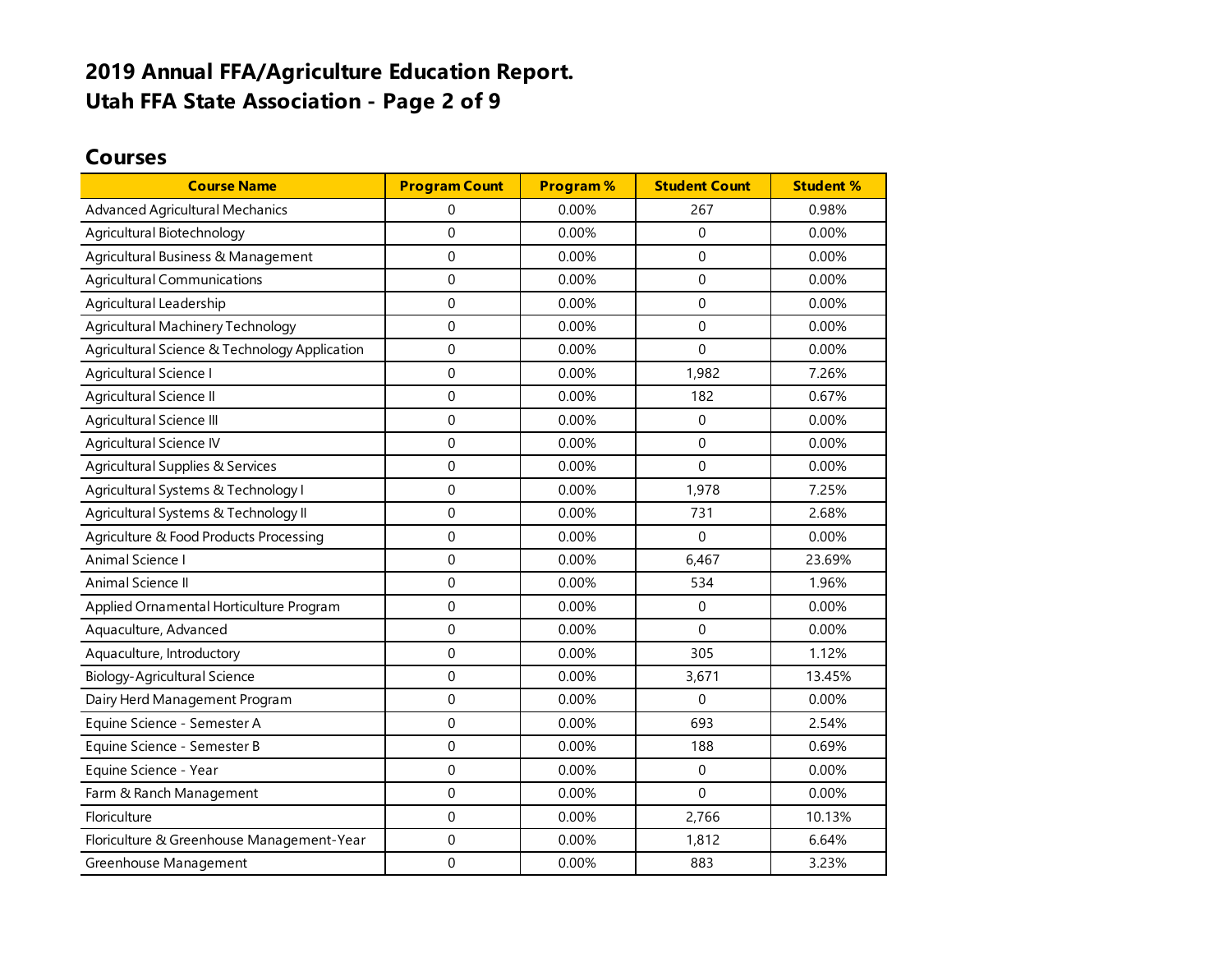# **2019 Annual FFA/Agriculture Education Report. Utah FFA State Association - Page 2 of 9**

| Landscape Management                  | 0           | 0.00%    | 296      | 1.08%    |
|---------------------------------------|-------------|----------|----------|----------|
| Natural Resource Science I            | 0           | $0.00\%$ | 670      | 2.45%    |
| Natural Resource Science I - Semester | 0           | $0.00\%$ | 109      | 0.40%    |
| Natural Resource Science II           | 0           | $0.00\%$ | 150      | 0.55%    |
| Nursery Operation                     | 0           | $0.00\%$ | 17       | 0.06%    |
| Plant & Soil Science I                | 0           | $0.00\%$ | 2,005    | 7.34%    |
| Plant & Soil Science II               | 0           | $0.00\%$ | 2        | 0.01%    |
| <b>Small &amp; Companion Animals</b>  | 0           | $0.00\%$ | 582      | 2.13%    |
| Swine Herd Management                 | 0           | $0.00\%$ | $\Omega$ | $0.00\%$ |
| Utah Farm & Ranch Management Program  | 0           | $0.00\%$ | $\Omega$ | $0.00\%$ |
| Veterinary Assistant                  | 0           | $0.00\%$ | 923      | 3.38%    |
| Veterinary Technician                 | 0           | $0.00\%$ | 85       | 0.31%    |
| <b>Total</b>                          | $\mathbf 0$ | 0.00%    | 27,298   | 100.00%  |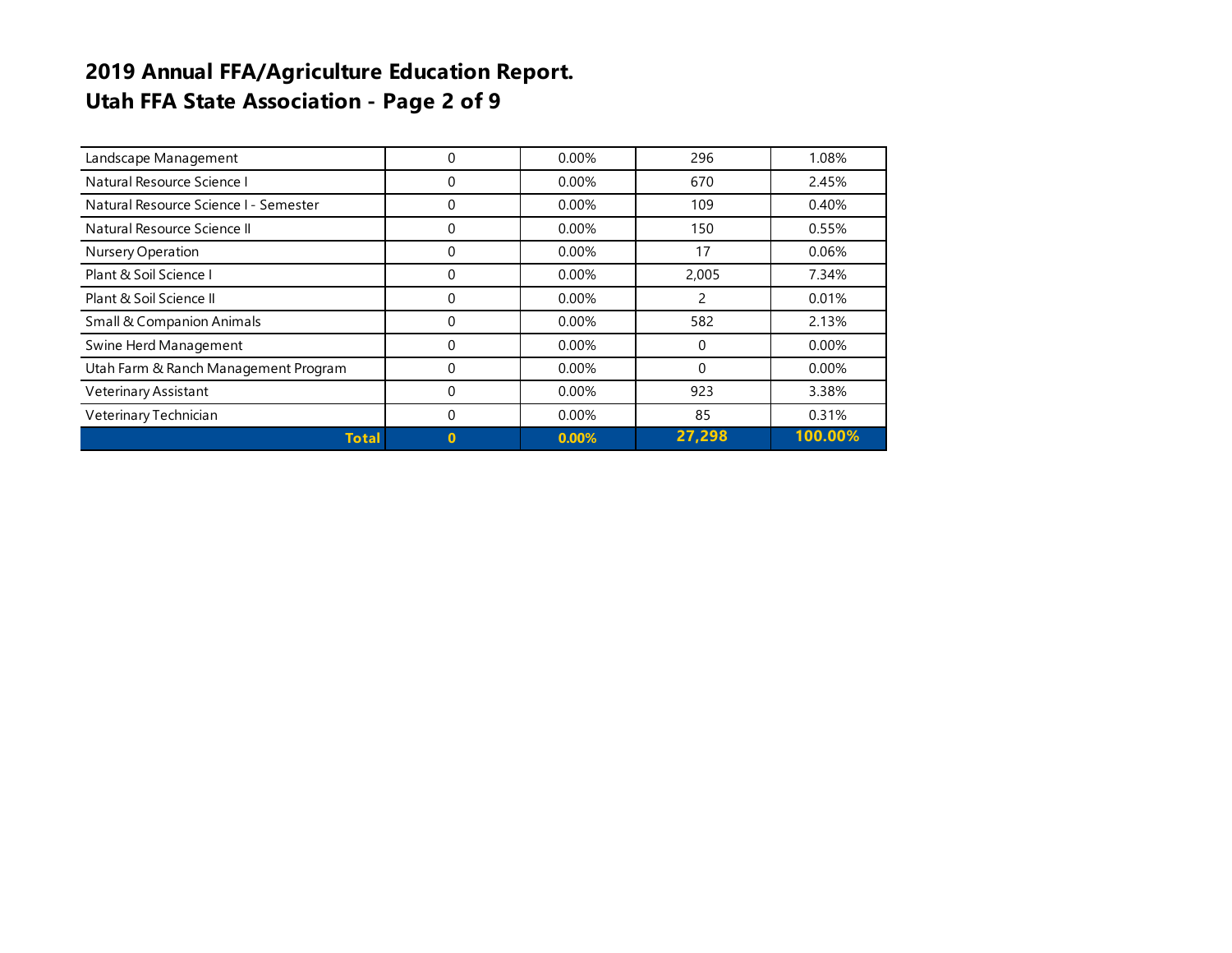### **2019 Annual FFA/Agriculture Education Report. Utah FFA State Association - Page 3 of 9**

#### **Enrollment Enrollment by**

| <b>Grade/Gender</b> | Grade 7 | Grade 8 | Grade 9 | Grade 10 | Grade 11 | Grade 12 | <b>Post</b>  | <b>Total</b> | % by Gender |
|---------------------|---------|---------|---------|----------|----------|----------|--------------|--------------|-------------|
| Male                | 261     | 347     | ,963    | 3,713    | 4.024    | 3,171    |              | 13.479       | 49.38%      |
| Female I            | 179     | 269     | 2.147   | 3,798    | 4,089    | 3,337    |              | 13,819       | 50.62%      |
| Non-disclosed       | 0       |         |         |          |          |          |              |              | 0.00%       |
| Non-binary          | 0       |         |         |          |          |          |              |              | 0.00%       |
| <b>Total</b>        | 440     | 616     | 4,110   | 7,511    | 8,113    | 6,508    | $\mathbf{0}$ | 27,298       |             |
| % by Grade          | 1.61%   | 2.26%   | 15.06%  | 27.51%   | 29.72%   | 23.84%   | 0.00%        |              |             |

| <b>Race/Ethnicity</b>             | <b>Student Count</b> | <b>Student %</b> |
|-----------------------------------|----------------------|------------------|
| American Indian, Alaska Native    | 501                  | 1.84%            |
| Asian, Hawaiian, Pacific Islander | 449                  | 1.64%            |
| Black, Non-Hispanic               | 237                  | 0.87%            |
| Hispanic or Latino, of any race   | 3,582                | 13.12%           |
| White, Non-Hispanic               | 21,975               | 80.50%           |
| Other, Two or More                | 554                  | 2.03%            |
| Non-Disclosed                     | 0                    | 0.00%            |
| Total                             | 27.298               | 100.00%          |

27,298 This number represents your total number of unduplicated students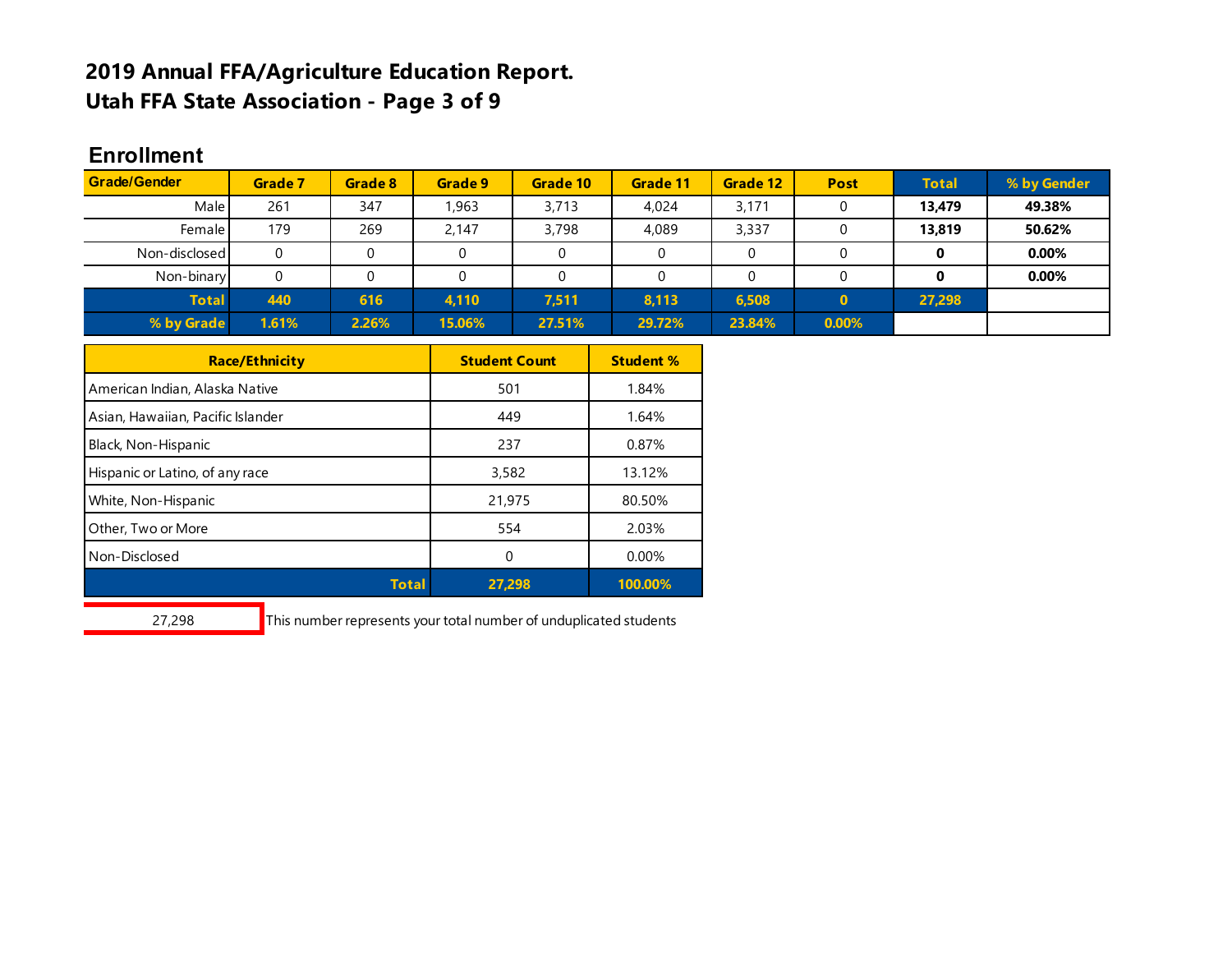# **2019 Annual FFA/Agriculture Education Report. Utah FFA State Association - Page 4 of 9**

# **Leadership**

| <b>Training</b>              | # of Members |              | # of Chapters |              |  |
|------------------------------|--------------|--------------|---------------|--------------|--|
|                              | <b>Area</b>  | <b>State</b> | <b>Area</b>   | <b>State</b> |  |
| Leadership Training          |              | 653          |               | 44           |  |
| <b>State Leadership Camp</b> |              | 534          | -             | 59           |  |

| <b>Convention</b>                      | <b>Recipients/Attendees</b> |  |  |  |  |
|----------------------------------------|-----------------------------|--|--|--|--|
| <b>State FFA Degree Recepient</b>      | 355                         |  |  |  |  |
| <b>State FFA Convention Attendance</b> | 2,300                       |  |  |  |  |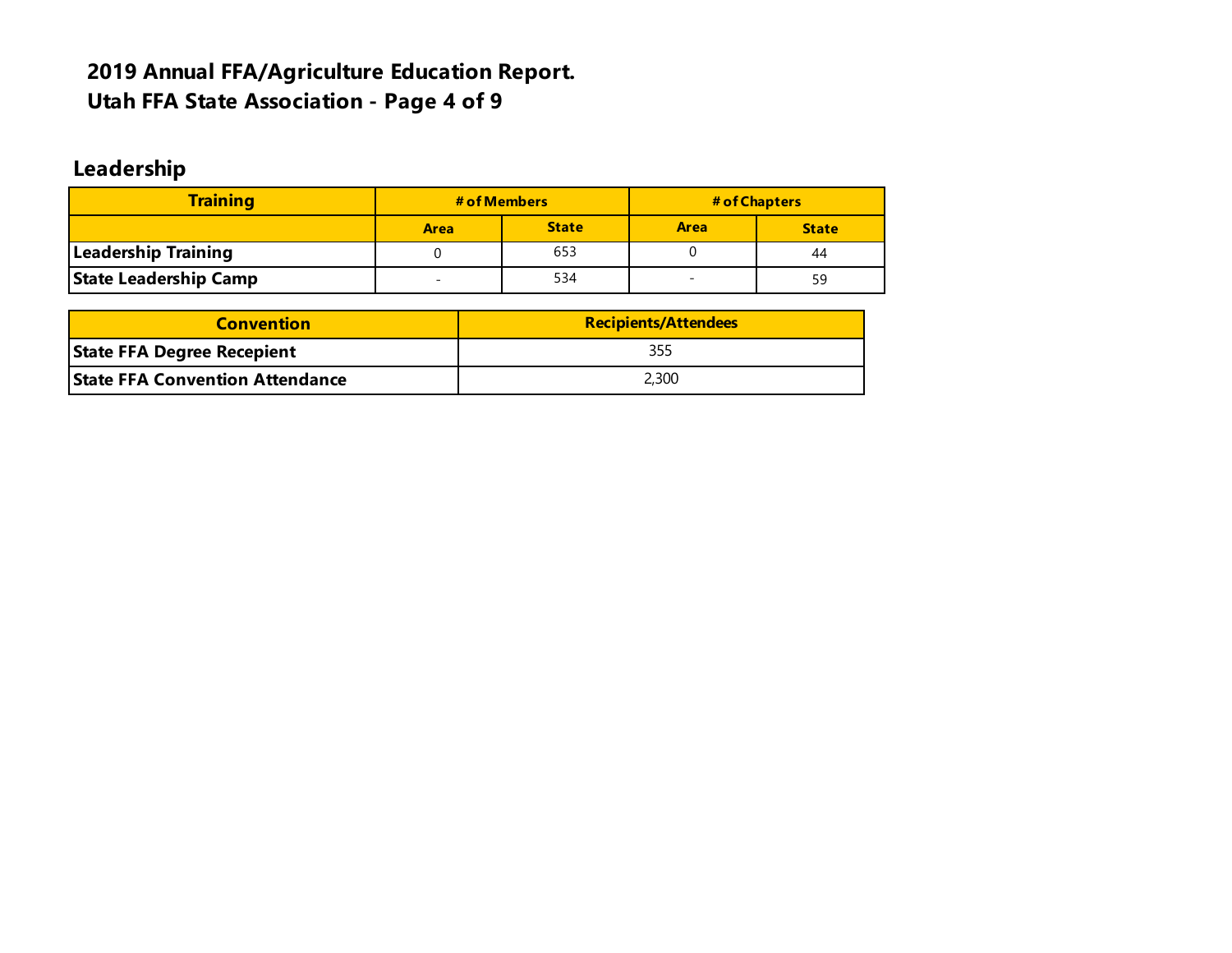### **2019 Annual FFA/Agriculture Education Report. Utah FFA State Association - Page 5 of 9**

#### **Career Development Events (CDE)**

| <b>CDE Event Area</b>                        |                 | Local           | Area            |                 | <b>State</b>    |                | Tot             |
|----------------------------------------------|-----------------|-----------------|-----------------|-----------------|-----------------|----------------|-----------------|
|                                              | <b>Student#</b> | <b>Chapter#</b> | <b>Student#</b> | <b>Chapter#</b> | <b>Student#</b> | Chapter#       | <b>Student#</b> |
| Agricultural Communications                  | $\Omega$        | 0               | $\mathbf 0$     | $\Omega$        | 28              | $\overline{7}$ | 28              |
| <b>Agricultural Sales</b>                    | $\Omega$        | $\mathbf 0$     | $\mathbf 0$     | $\Omega$        | 88              | 22             | 88              |
| Agricultural Technology & Mechanical Systems | $\Omega$        | $\Omega$        | $\mathbf 0$     | $\Omega$        | 188             | 47             | 188             |
| Agronomy                                     | $\Omega$        | 0               | $\mathbf 0$     | $\Omega$        | 60              | 15             | 60              |
| Dairy Cattle Management & Evaluation         | $\Omega$        | $\Omega$        | $\Omega$        | $\Omega$        | 128             | 32             | 128             |
| Environmental & Natural Resources            | $\mathbf 0$     | $\mathbf 0$     | $\mathbf 0$     | $\mathbf 0$     | 30              | 5              | 30              |
| Farm & Agribusiness Management               | $\mathbf 0$     | $\mathbf 0$     | $\mathbf 0$     | $\Omega$        | 48              | 12             | 48              |
| Floriculture                                 | $\mathbf 0$     | $\mathbf 0$     | $\mathbf 0$     | $\mathbf 0$     | 148             | 37             | 148             |
| Food Science & Technology                    | 0               | 0               | $\mathbf 0$     | $\Omega$        | 92              | 23             | 92              |
| Forestry                                     | $\mathbf 0$     | 0               | 0               | $\Omega$        | 60              | 15             | 60              |
| <b>Horse Evaluation</b>                      | $\Omega$        | $\Omega$        | $\Omega$        | $\Omega$        | 252             | 63             | 252             |
| Land/Soils Judging                           | $\mathbf 0$     | 0               | $\mathbf 0$     | $\Omega$        | 28              | $\overline{7}$ | 28              |
| Livestock Evaluation                         | $\Omega$        | 0               | $\Omega$        | $\Omega$        | 220             | 55             | 220             |
| Marketing Plan                               | $\Omega$        | 0               | $\Omega$        | $\Omega$        | 30              | 10             | 30              |
| Meats Evaluation & Technology                | $\mathbf 0$     | $\mathbf 0$     | $\mathbf 0$     | $\Omega$        | 92              | 23             | 92              |
| Milk Quality and Products                    | $\mathbf 0$     | 0               | $\mathbf 0$     | $\mathbf 0$     | 104             | 26             | 104             |
| Nursery/Landscape                            | $\Omega$        | 0               | $\mathbf 0$     | $\Omega$        | 92              | 23             | 92              |
| Poultry Evaluation                           | $\mathbf 0$     | 0               | 0               | $\mathbf 0$     | 96              | 24             | 96              |
| Range Judging                                | $\Omega$        | $\mathbf 0$     | $\mathbf 0$     | $\Omega$        | 48              | 12             | 48              |
| Veterinary Science                           | $\mathbf 0$     | 0               | $\mathbf 0$     | $\Omega$        | 144             | 36             | 144             |
| <b>Total</b>                                 | $\bf{0}$        | $\bf{0}$        | $\mathbf{0}$    | $\mathbf{0}$    | 1,976           | 494            | 1,976           |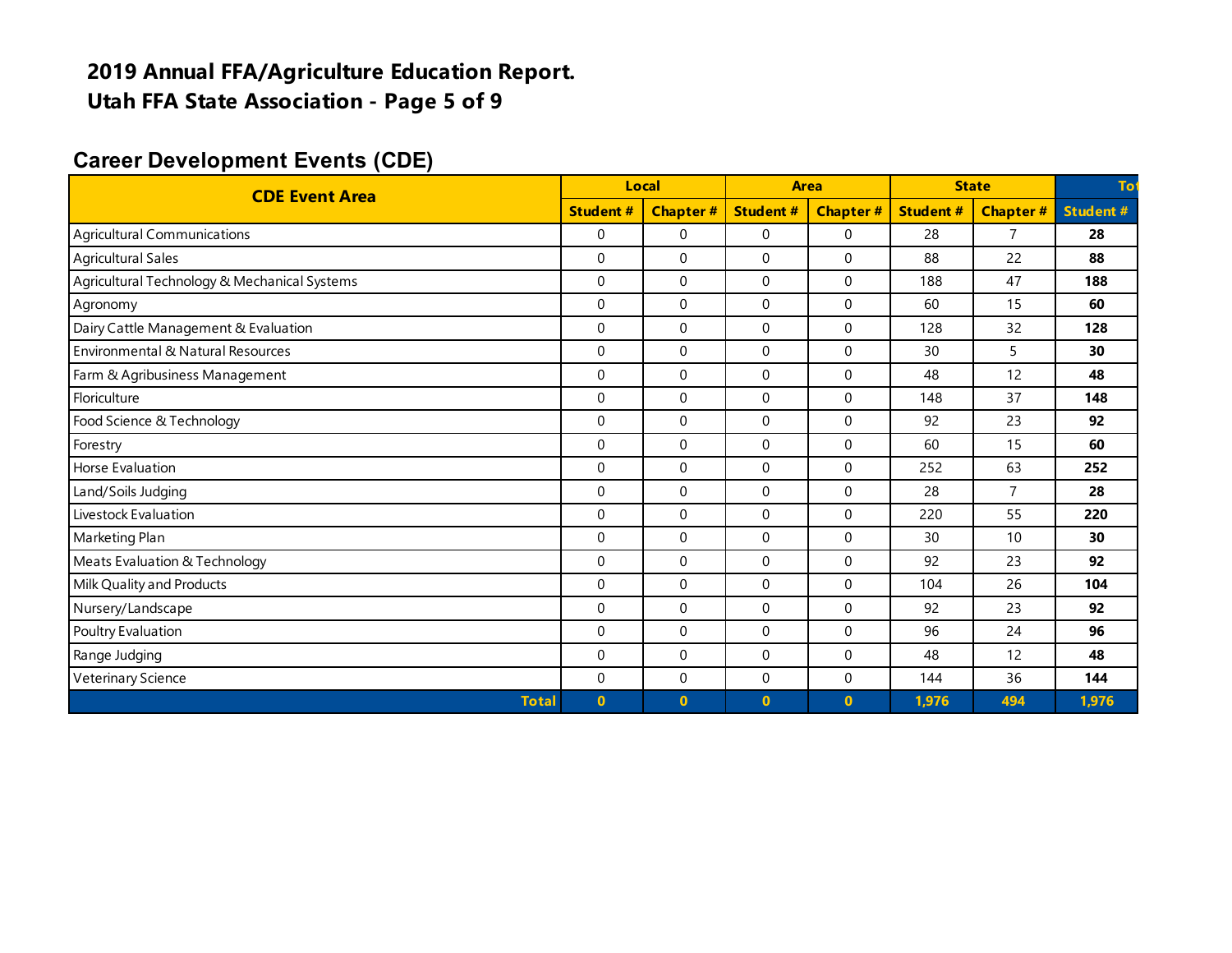| a |                         |
|---|-------------------------|
|   | <b>Chapter#</b>         |
|   | 7                       |
|   | 22                      |
|   | 47                      |
|   | 15                      |
|   | 32                      |
|   | 5                       |
|   | 12                      |
|   | 37                      |
|   | 23                      |
|   | 15                      |
|   | 63                      |
|   | $\overline{\mathbf{z}}$ |
|   | 55                      |
|   | 10                      |
|   | 23                      |
|   | 26                      |
|   | 23                      |
|   | 24                      |
|   | 12                      |
|   | 36                      |
|   | 494                     |
|   |                         |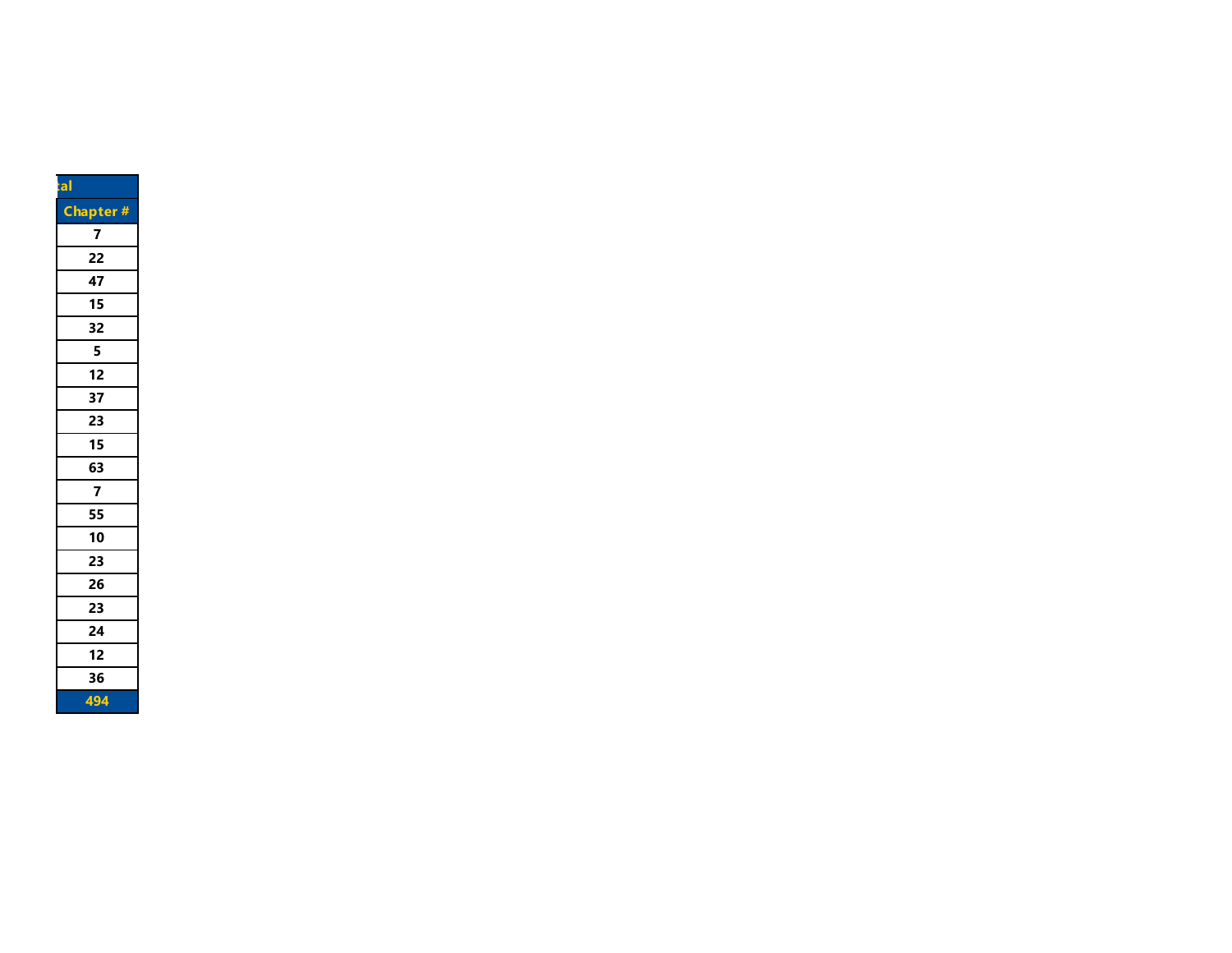### **2019 Annual FFA/Agriculture Education Report. Utah FFA State Association - Page 6 of 9**

### **Leadership Development Events (LDE)**

| <b>LDE Event Area</b>              | Local    |                 | <b>Area</b>      |                 | <b>State</b>     |                 |          |
|------------------------------------|----------|-----------------|------------------|-----------------|------------------|-----------------|----------|
| <b>Student #</b>                   |          | <b>Chapter#</b> | <b>Student #</b> | <b>Chapter#</b> | <b>Student #</b> | <b>Chapter#</b> | Student# |
| Agricultural Issues Forum          | 0        | 0               | 0                |                 | 35               |                 | 35       |
| <b>Conduct of Chapter Meetings</b> |          | 0               |                  |                 | 42               | b               | 42       |
| Creed Speaking                     | $\Omega$ | 0               | 0                |                 | 19               | 15              | 19       |
| <b>Employment Skills</b>           |          | 0               | C                |                 | 29               | 29              | 29       |
| Extemporaneous Public Speaking     | $\Omega$ | 0               | 0                |                 | 10               | 10              | 10       |
| Parliamentary Procedure            | $\Omega$ | $\Omega$        | 0                |                 | 48               | 8               | 48       |
| Prepared Public Speaking           | $\Omega$ | 0               |                  |                 | 10               | 10              | 10       |
| <b>Total</b>                       |          | $\Omega$        |                  | $\Omega$        | 193              | 83              | 193      |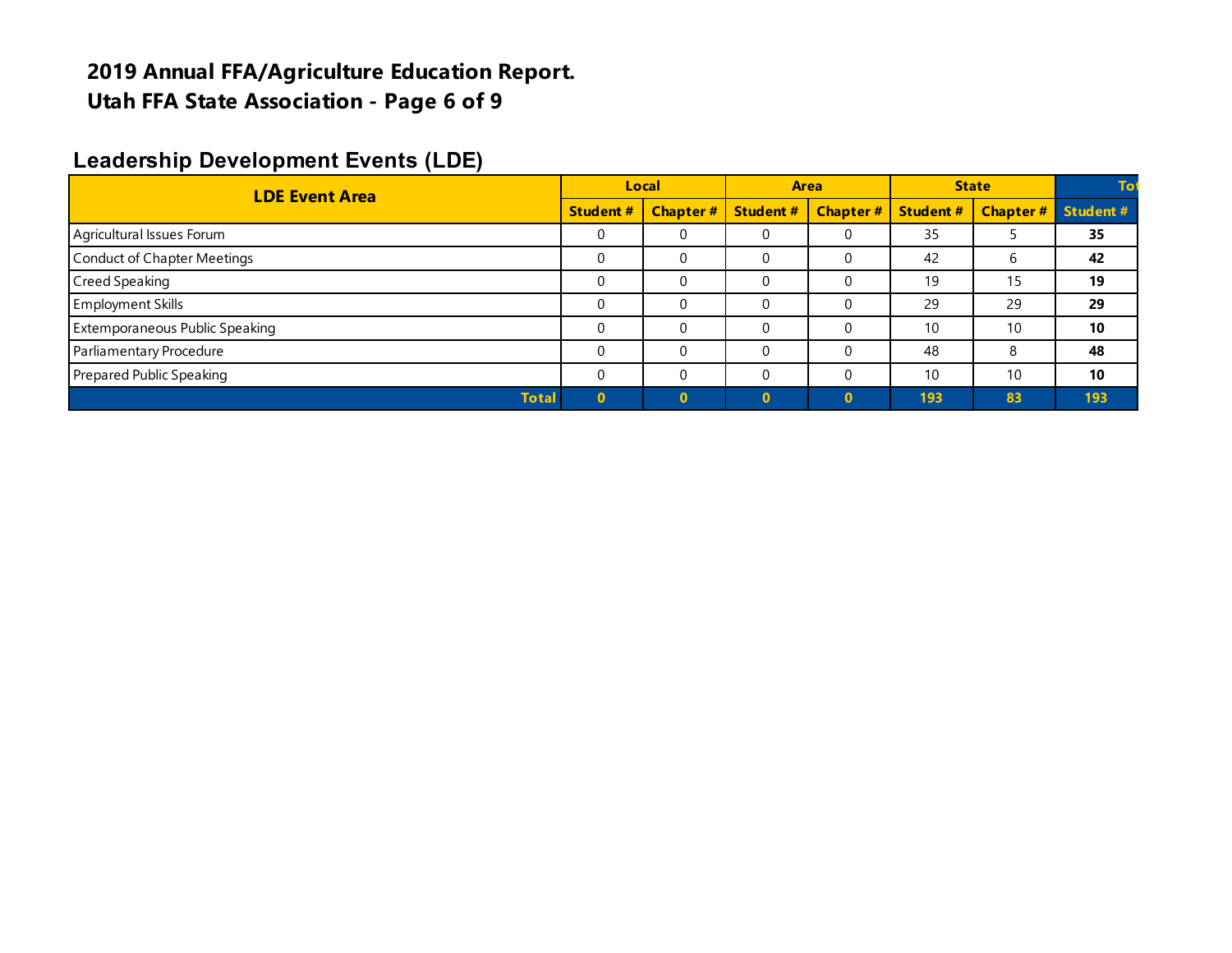| $t$ al          |
|-----------------|
| <b>Chapter#</b> |
| 5               |
| 6               |
| 15              |
| 29              |
| 10              |
| 8               |
| 10              |
| 83              |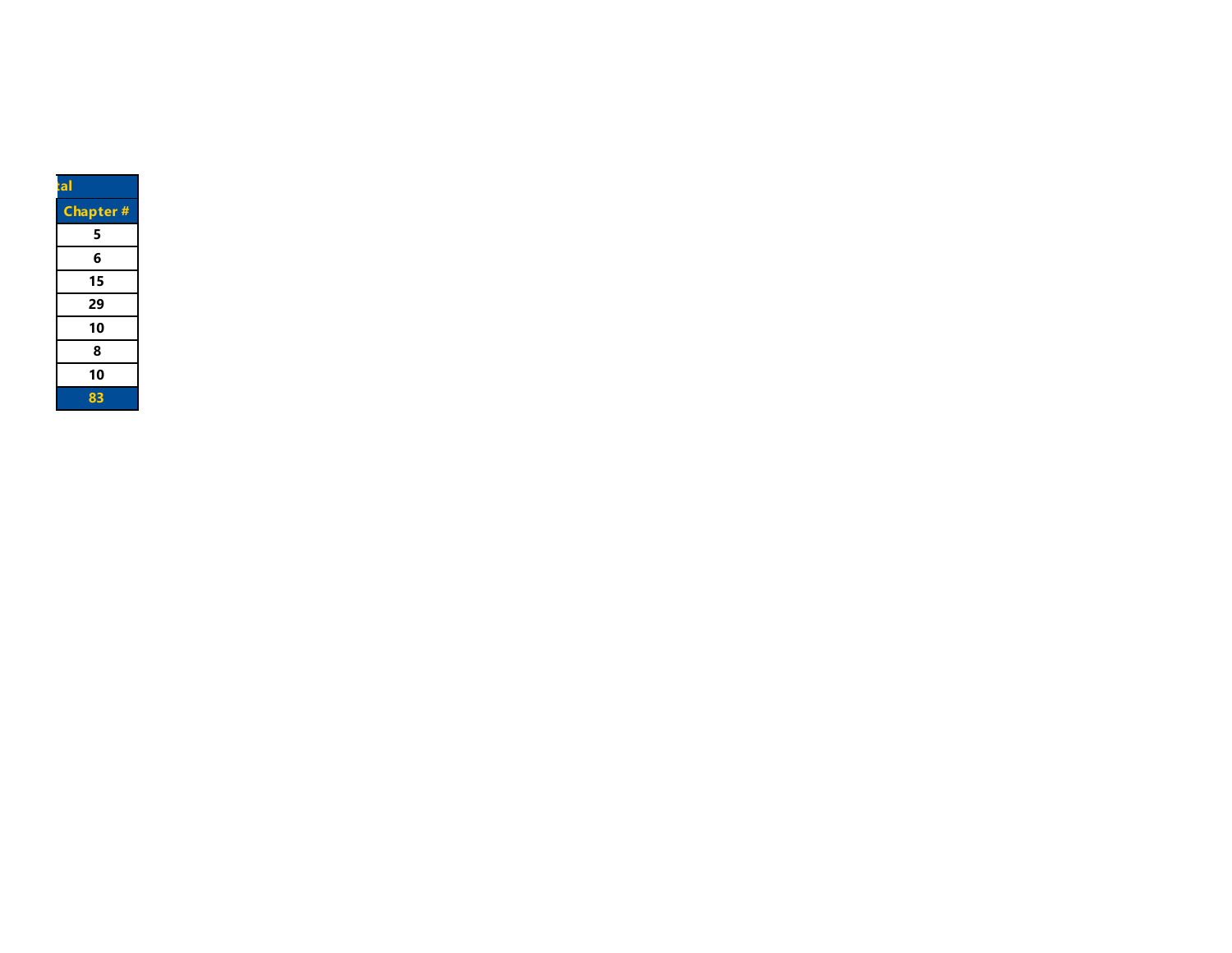# **2019 Annual FFA/Agriculture Education Report. Utah FFA State Association - Page 7 of 9**

### **Proficiency Awards**

| <b>Award Area</b><br><b>Student#</b>                                   |             | <b>Local</b>     |                  | <b>Area</b>     |                 | <b>State</b>    |                 |
|------------------------------------------------------------------------|-------------|------------------|------------------|-----------------|-----------------|-----------------|-----------------|
|                                                                        |             | <b>Chapter#</b>  | <b>Student#</b>  | <b>Chapter#</b> | <b>Student#</b> | <b>Chapter#</b> | <b>Student#</b> |
| Agricultural Communications Entrepreneurship/Placement                 | $\mathbf 0$ | $\Omega$         | $\mathbf 0$      | $\Omega$        | 0               | $\overline{c}$  | $\bf{0}$        |
| Agricultural Education Entrepreneurship/Placement                      | $\mathbf 0$ | $\mathbf 0$      | $\mathbf 0$      | $\Omega$        | $\mathbf 0$     | 3               | $\bf{0}$        |
| Agricultural Mechanics Design & Fabrication Entrepreneurship/Placement | $\mathbf 0$ | $\mathbf 0$      | $\mathbf 0$      | $\Omega$        | 0               | 3               | $\bf{0}$        |
| Agricultural Mechanics Repair & Maintenance Entrepreneurship           | $\mathbf 0$ | $\mathbf 0$      | $\mathbf 0$      | $\Omega$        | $\Omega$        | 1               | $\bf{0}$        |
| Agricultural Mechanics Repair & Maintenance Placement                  | $\mathbf 0$ | $\mathbf 0$      | $\boldsymbol{0}$ | $\Omega$        | $\Omega$        | 4               | $\bf{0}$        |
| Agricultural Processing Entrepreneurship/Placement                     | $\mathbf 0$ | $\mathbf 0$      | $\boldsymbol{0}$ | $\Omega$        | 0               | $\overline{2}$  | $\bf{0}$        |
| Agricultural Sales Entrepreneurship                                    | $\mathbf 0$ | $\mathbf 0$      | $\mathbf 0$      | $\Omega$        | 0               | $\overline{4}$  | $\bf{0}$        |
| Agricultural Sales Placement                                           | $\Omega$    | $\mathbf 0$      | $\Omega$         | $\Omega$        | $\Omega$        | 5               | $\Omega$        |
| Agricultural Services Entrepreneurship/Placement                       | $\Omega$    | $\mathbf 0$      | $\Omega$         | $\Omega$        | $\Omega$        | 5               | $\bf{0}$        |
| Agriscience Research-Animal Systems                                    | $\Omega$    | $\Omega$         | $\Omega$         | $\Omega$        | $\Omega$        | 3               | $\bf{0}$        |
| Agriscience Research-Integrated Systems                                | $\Omega$    | $\Omega$         | $\Omega$         | $\Omega$        | $\Omega$        | 3               | $\bf{0}$        |
| Agriscience Research-Plant Systems                                     | $\Omega$    | $\Omega$         | $\Omega$         | $\Omega$        | $\Omega$        | 1               | $\bf{0}$        |
| Beef Production Entrepreneurship                                       | $\Omega$    | $\Omega$         | $\Omega$         | $\Omega$        | $\Omega$        | 5               | $\Omega$        |
| <b>Beef Production Placement</b>                                       | $\Omega$    | $\Omega$         | $\Omega$         | $\Omega$        | $\Omega$        | 6               | $\bf{0}$        |
| Dairy Production Entrepreneurship                                      | $\Omega$    | $\Omega$         | $\mathbf 0$      | $\Omega$        | $\Omega$        | 1               | $\Omega$        |
| Dairy Production Placement                                             | $\Omega$    | $\Omega$         | $\mathbf{0}$     | $\Omega$        | $\Omega$        | 6               | $\Omega$        |
| Diversified Agricultural Production Entrepreneurship/Placement         | $\mathbf 0$ | $\mathbf 0$      | $\mathbf 0$      | $\mathbf 0$     | 0               | 3               | $\bf{0}$        |
| Diversified Crop Production Entrepreneurship                           | $\Omega$    | $\mathbf 0$      | $\Omega$         | $\Omega$        | $\Omega$        | 0               | $\bf{0}$        |
| Diversified Crop Production Placement                                  | $\Omega$    | $\mathbf 0$      | $\Omega$         | $\Omega$        | $\Omega$        | $\overline{c}$  | $\bf{0}$        |
| Diversified Horticulture Entrepreneurship/Placement                    | $\Omega$    | $\Omega$         | $\Omega$         | $\Omega$        | $\Omega$        | $\overline{c}$  | $\bf{0}$        |
| Diversified Livestock Entrepreneurship/Placement                       | $\mathbf 0$ | $\boldsymbol{0}$ | $\boldsymbol{0}$ | $\mathbf 0$     | 0               | 5               | $\mathbf{0}$    |
| Environmental Science & Natural Resources Entrepreneurship/Placement   | $\mathbf 0$ | $\mathbf 0$      | $\mathbf 0$      | $\Omega$        | 0               | 1               | $\mathbf{0}$    |
| Equine Science Entrepreneurship                                        | $\Omega$    | $\mathbf 0$      | $\mathbf 0$      | $\Omega$        | 0               | 6               | $\bf{0}$        |
| <b>Equine Science Placement</b>                                        | $\Omega$    | $\mathbf 0$      | $\Omega$         | $\Omega$        | $\Omega$        | 5               | $\bf{0}$        |
| Fiber and/or Oil Crop Production Entrepreneurship/Placement            | $\mathbf 0$ | $\boldsymbol{0}$ | 0                | 0               | 0               | 0               | $\mathbf{0}$    |
| Food Science and Technology Entrepreneurship/Placement                 | $\mathbf 0$ | $\mathbf 0$      | $\mathbf 0$      | $\mathbf 0$     | 0               | $\overline{c}$  | $\mathbf{0}$    |
| Forage Production Entrepreneurship/Placement                           | $\mathbf 0$ | $\mathbf 0$      | $\mathbf 0$      | $\Omega$        | 0               | $\overline{4}$  | $\mathbf{0}$    |
| Forest Management & Products Entrepreneurship/Placement                | $\Omega$    | $\Omega$         | $\Omega$         | $\Omega$        | $\Omega$        | 1               | $\mathbf{0}$    |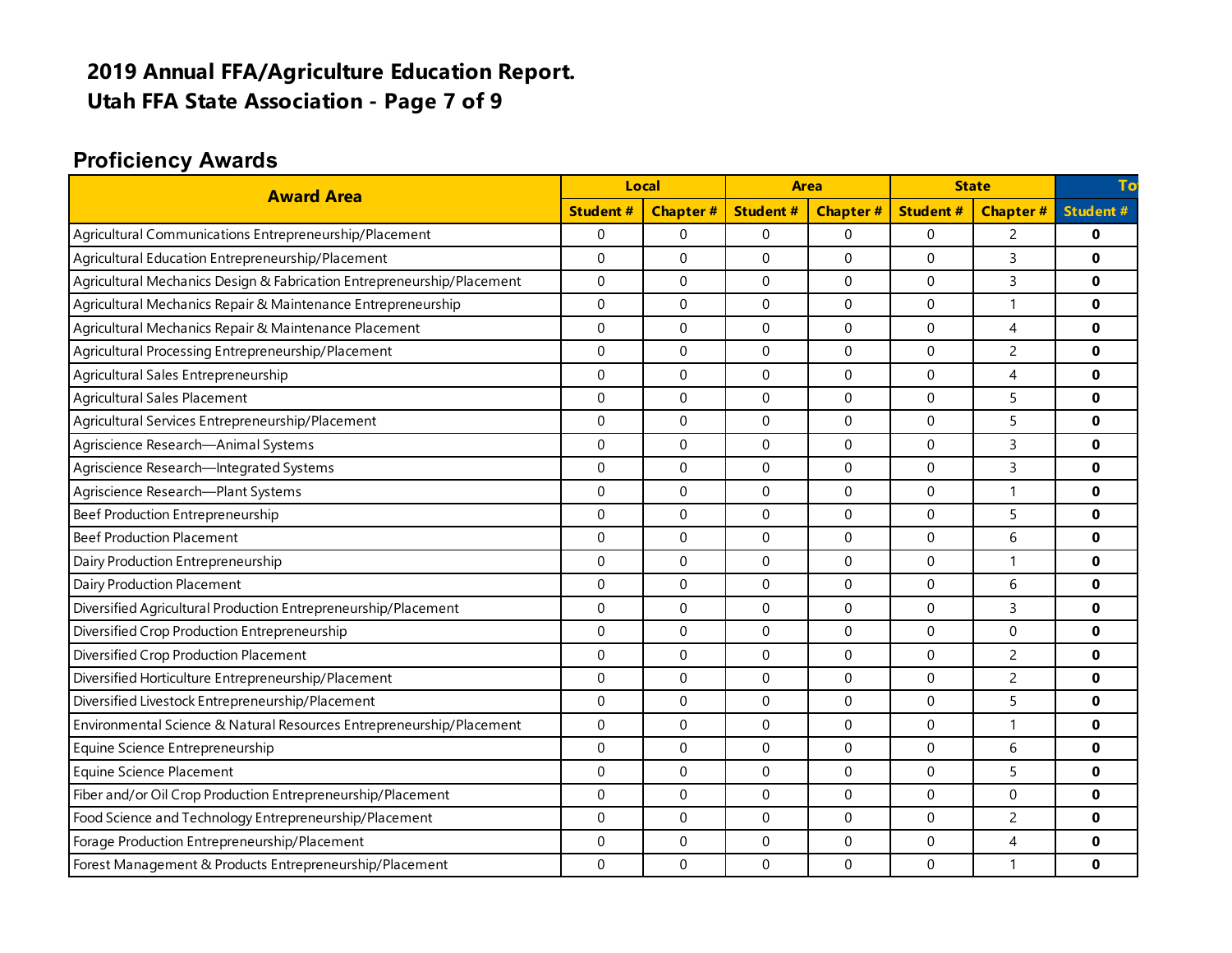# **2019 Annual FFA/Agriculture Education Report. Utah FFA State Association - Page 7 of 9**

| Fruit Production Entrepreneurship/Placement                  | 0            | 0            | $\mathbf{0}$ | $\Omega$ | $\Omega$     | 0                        |              |
|--------------------------------------------------------------|--------------|--------------|--------------|----------|--------------|--------------------------|--------------|
| Goat Production Entrepreneurship/Placement                   | $\Omega$     | $\Omega$     | $\Omega$     | $\Omega$ | $\Omega$     | 3                        |              |
| Grain Production Entrepreneurship/Placement                  | $\Omega$     | $\Omega$     | $\Omega$     | $\Omega$ | $\Omega$     | 0                        |              |
| <b>Grain Production Placement</b>                            | $\Omega$     | $\Omega$     | $\Omega$     | $\Omega$ | $\Omega$     |                          |              |
| Home and/or Community Development Entrepreneurship/Placement | 0            | $\Omega$     | $\Omega$     | $\Omega$ | $\Omega$     | $\overline{\phantom{0}}$ |              |
| Landscape Management Entrepreneurship/Placement              | $\Omega$     | $\Omega$     | $\Omega$     | $\Omega$ | $\Omega$     | $\overline{c}$           | 0            |
| Nursery Operations Entrepreneurship/Placement                | $\Omega$     | $\Omega$     | $\Omega$     | $\Omega$ | $\Omega$     | $\mathcal{P}$            |              |
| Outdoor Recreation Entrepreneurship/Placement                | 0            | $\Omega$     | $\Omega$     | $\Omega$ | $\Omega$     | 4                        |              |
| Poultry Production Entrepreneurship/Placement                | $\mathbf 0$  | $\mathbf 0$  | $\mathbf{0}$ | 0        | $\mathbf 0$  | 4                        |              |
| Sheep Production Entrepreneurship/Placement                  | 0            | $\Omega$     | $\Omega$     | $\Omega$ | $\Omega$     | 5                        |              |
| Small Animal Production & Care Entrepreneurship/Placement    | $\theta$     | $\Omega$     | $\Omega$     | $\Omega$ | $\Omega$     |                          |              |
| Specialty Animal Production Entrepreneurship/Placement       | $\Omega$     | $\Omega$     | $\Omega$     | $\Omega$ | $\Omega$     |                          |              |
| Specialty Crop Production Entrepreneurship/Placement         | $\Omega$     | $\Omega$     | $\Omega$     | $\Omega$ | $\Omega$     | $\Omega$                 |              |
| Swine Production Entrepreneurship                            | $\Omega$     | $\Omega$     | $\Omega$     | $\Omega$ | $\Omega$     | 5                        |              |
| <b>Swine Production Placement</b>                            | $\Omega$     | $\Omega$     | $\Omega$     | $\Omega$ | $\Omega$     | 2                        |              |
| Turf Grass Management Entrepreneurship/Placement             |              | $\mathbf{0}$ | $\mathbf{0}$ | $\Omega$ | 0            |                          | 0            |
| Vegetable Production Entrepreneurship/Placement              |              | $\Omega$     | $\Omega$     | $\Omega$ | $\Omega$     |                          |              |
| Veterinary Science - Entrepreneurship/Placement              |              | $\Omega$     | $\mathbf{0}$ | $\Omega$ | $\Omega$     | 3                        |              |
| Wildlife Production & Management Entrepreneurship/Placement  | $\Omega$     | $\Omega$     | $\Omega$     | $\Omega$ | $\Omega$     | 3                        |              |
| <b>Total</b>                                                 | $\mathbf{0}$ | $\Omega$     | $\Omega$     | $\bf{0}$ | $\mathbf{0}$ | 126                      | $\mathbf{0}$ |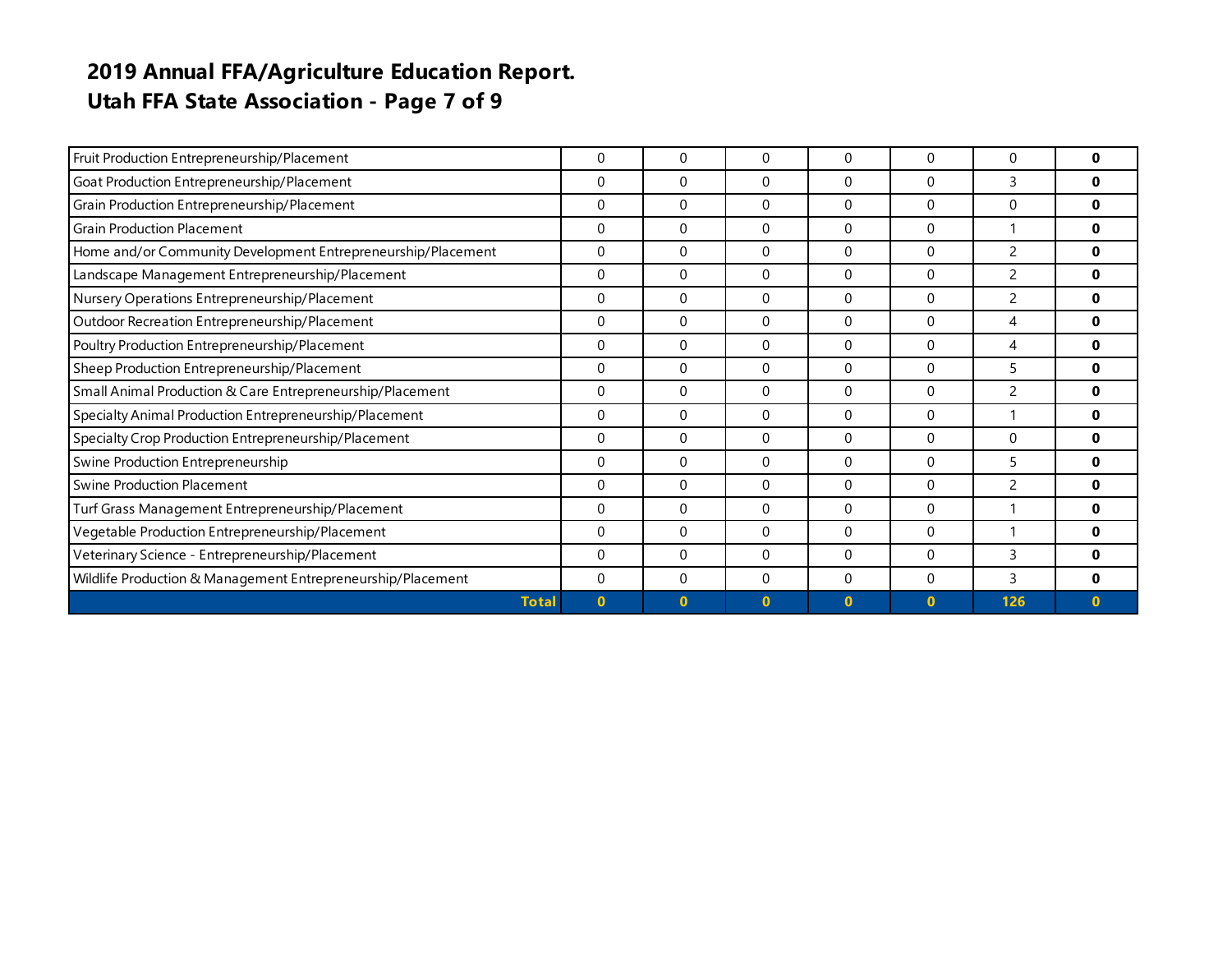| tal                                                                                                                             |  |
|---------------------------------------------------------------------------------------------------------------------------------|--|
| Ch<br>pter #                                                                                                                    |  |
| $\overline{a}$                                                                                                                  |  |
|                                                                                                                                 |  |
| $\frac{3}{3} - \frac{1}{1} - \frac{4}{2} - \frac{4}{4} - \frac{5}{5} - \frac{5}{3} - \frac{3}{3} - \frac{1}{2}$                 |  |
|                                                                                                                                 |  |
|                                                                                                                                 |  |
|                                                                                                                                 |  |
|                                                                                                                                 |  |
|                                                                                                                                 |  |
|                                                                                                                                 |  |
|                                                                                                                                 |  |
|                                                                                                                                 |  |
|                                                                                                                                 |  |
|                                                                                                                                 |  |
| $\frac{1}{5}$ $\frac{1}{6}$                                                                                                     |  |
| $\overline{1}$                                                                                                                  |  |
| $\overline{\mathbf{6}}$                                                                                                         |  |
| $\overline{30}$ $\overline{01}$ $\overline{21}$ $\overline{51}$ $\overline{11}$ $\overline{61}$ $\overline{51}$ $\overline{01}$ |  |
|                                                                                                                                 |  |
|                                                                                                                                 |  |
|                                                                                                                                 |  |
|                                                                                                                                 |  |
|                                                                                                                                 |  |
|                                                                                                                                 |  |
|                                                                                                                                 |  |
|                                                                                                                                 |  |
| $\frac{2}{4}$                                                                                                                   |  |
|                                                                                                                                 |  |
| $\overline{\mathbf{1}}$                                                                                                         |  |
|                                                                                                                                 |  |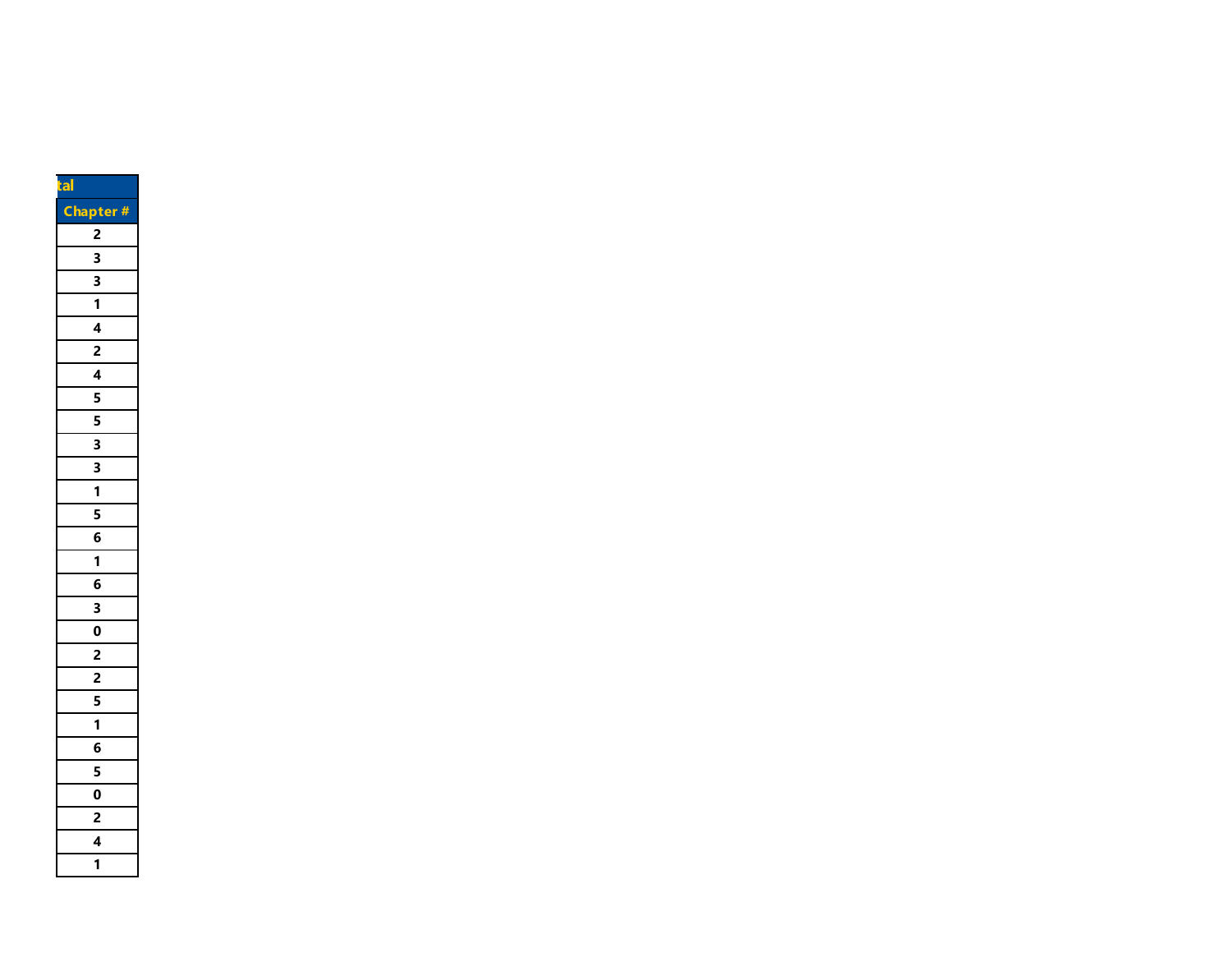| 0                        |
|--------------------------|
| 3                        |
| $\mathbf 0$              |
| 1                        |
| $\overline{2}$           |
| $\overline{2}$           |
| $\overline{2}$           |
| $\overline{4}$           |
| 4                        |
| 5                        |
| $\overline{2}$           |
| 1                        |
| $\overline{\mathbf{0}}$  |
| $\overline{\phantom{0}}$ |
| $\frac{2}{1}$            |
| $\overline{\mathbf{1}}$  |
| 1                        |
| 3                        |
| 3                        |
| 126                      |
|                          |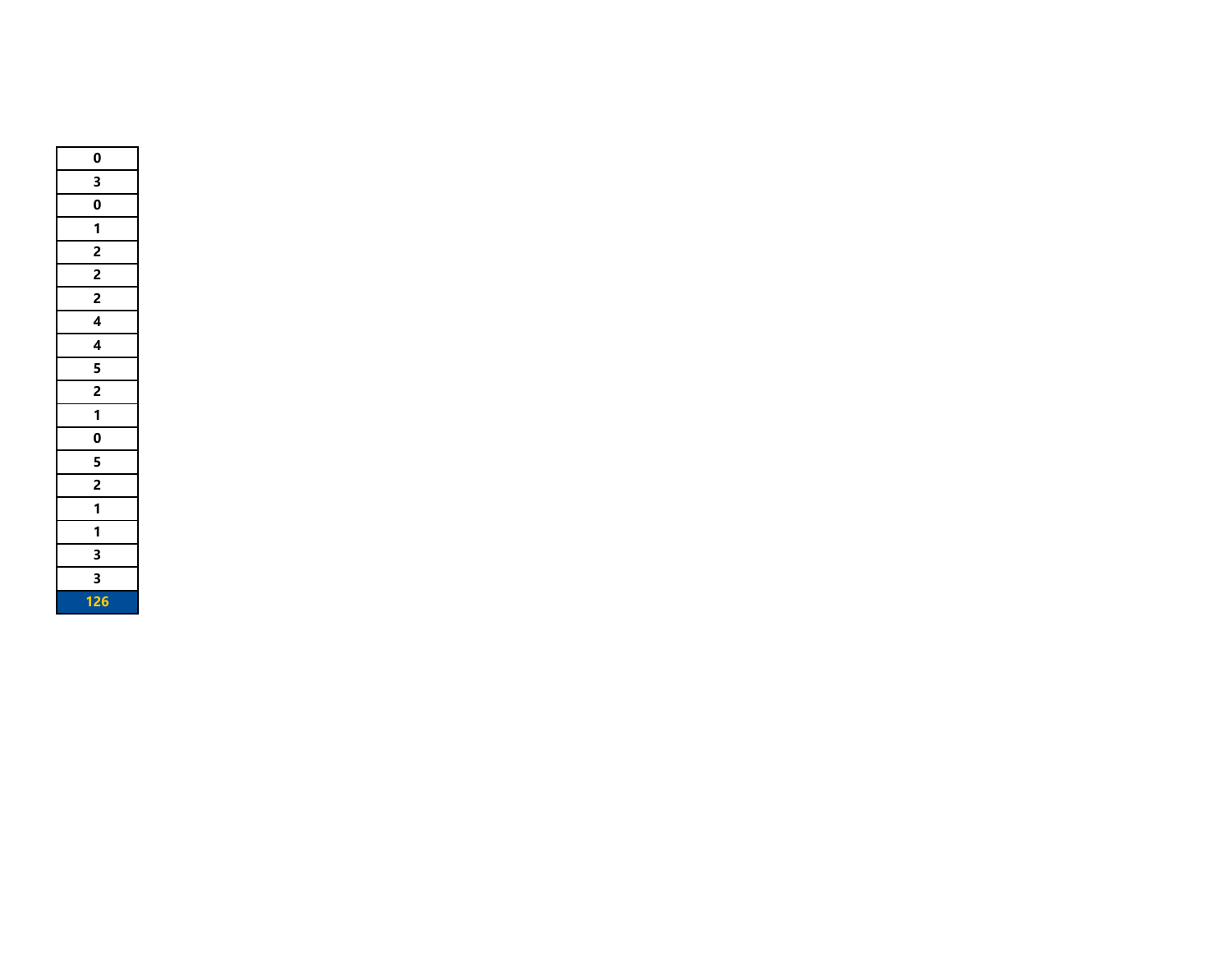# **2019 Annual FFA/Agriculture Education Report. Utah FFA State Association - Page 8 of 9**

### **Agriscience Fair Events**

| <b>Event Area</b><br><b>Student#</b>                        |                  | Local            |                 | <b>Area</b>     |                 | <b>State</b>     |                         |
|-------------------------------------------------------------|------------------|------------------|-----------------|-----------------|-----------------|------------------|-------------------------|
|                                                             |                  | <b>Chapter#</b>  | <b>Student#</b> | <b>Chapter#</b> | <b>Student#</b> | <b>Chapter#</b>  | <b>Student#</b>         |
| Animal Systems: Division 1                                  | $\mathbf 0$      | $\mathbf 0$      | 0               | 0               | $\mathbf{1}$    | $\mathbf{1}$     | 1                       |
| Animal Systems: Division 2                                  | $\mathbf 0$      | $\mathbf 0$      | 0               | 0               | $\overline{c}$  | $\mathbf{1}$     | $\overline{2}$          |
| Animal Systems: Division 3                                  | $\mathbf 0$      | $\mathbf 0$      | 0               | 0               | 3               | 3                | $\overline{\mathbf{3}}$ |
| Animal Systems: Division 4                                  | $\pmb{0}$        | $\boldsymbol{0}$ | 0               | 0               | 6               | $\overline{3}$   | 6                       |
| Animal Systems: Division 5                                  | $\mathbf 0$      | 0                | 0               | 0               | $\mathsf{3}$    | $\overline{3}$   | 3                       |
| Animal Systems: Division 6                                  | $\mathbf{0}$     | $\mathbf 0$      | $\Omega$        | $\Omega$        | $\overline{4}$  | $\overline{c}$   | 4                       |
| Environmental Services/Natural Resource Systems: Division 1 | $\mathbf 0$      | $\mathbf 0$      | 0               | 0               | $\mathbf 0$     | 0                | 0                       |
| Environmental Services/Natural Resource Systems: Division 2 | $\mathbf 0$      | $\mathbf 0$      | 0               | $\Omega$        | $\Omega$        | $\mathbf 0$      | $\mathbf{0}$            |
| Environmental Services/Natural Resource Systems: Division 3 | $\Omega$         | $\mathbf 0$      | 0               | $\Omega$        | 3               | $\mathsf{3}$     | 3                       |
| Environmental Services/Natural Resource Systems: Division 4 | $\Omega$         | $\Omega$         | $\Omega$        | $\Omega$        | 6               | 3                | 6                       |
| Environmental Services/Natural Resource Systems: Division 5 | $\Omega$         | $\mathbf 0$      | 0               | $\Omega$        | 3               | $\mathsf{3}$     | 3                       |
| Environmental Services/Natural Resource Systems: Division 6 | $\mathbf 0$      | $\mathbf 0$      | 0               | $\mathbf{0}$    | $\mathbf 0$     | $\boldsymbol{0}$ | $\mathbf{0}$            |
| Food Products & Processing Systems: Division 1              | $\mathbf 0$      | $\boldsymbol{0}$ | 0               | 0               | $\mathbf 0$     | $\mathbf 0$      | 0                       |
| Food Products & Processing Systems: Division 2              | $\Omega$         | $\Omega$         | $\Omega$        | $\mathbf{0}$    | $\Omega$        | $\Omega$         | $\mathbf{0}$            |
| Food Products & Processing Systems: Division 3              | $\mathbf 0$      | $\mathbf 0$      | 0               | 0               | $\overline{3}$  | $\overline{3}$   | 3                       |
| Food Products & Processing Systems: Division 4              | $\Omega$         | $\mathbf 0$      | 0               | $\Omega$        | 6               | $\mathsf{3}$     | 6                       |
| Food Products & Processing Systems: Division 5              | $\mathbf 0$      | $\mathbf 0$      | 0               | 0               | $\overline{c}$  | $\overline{c}$   | $\overline{2}$          |
| Food Products & Processing Systems: Division 6              | $\mathbf 0$      | $\mathbf 0$      | 0               | 0               | 6               | $\overline{3}$   | 6                       |
| Plant Systems: Division 1                                   | $\mathbf 0$      | $\mathbf 0$      | 0               | $\Omega$        | $\overline{c}$  | $\overline{2}$   | $\overline{2}$          |
| Plant Systems: Division 2                                   | $\Omega$         | $\mathbf 0$      | 0               | $\Omega$        | $\overline{c}$  | $\mathbf{1}$     | $\mathbf{2}$            |
| Plant Systems: Division 3                                   | $\mathbf 0$      | 0                | 0               | 0               | 3               | 3                | 3                       |
| Plant Systems: Division 4                                   | $\mathbf 0$      | $\mathbf 0$      | $\mathbf 0$     | 0               | 6               | $\overline{3}$   | 6                       |
| Plant Systems: Division 5                                   | $\mathbf 0$      | $\boldsymbol{0}$ | 0               | 0               | 3               | $\overline{3}$   | 3                       |
| Plant Systems: Division 6                                   | $\mathbf 0$      | $\boldsymbol{0}$ | 0               | 0               | 4               | $\overline{c}$   | 4                       |
| Power, Structural & Technical Systems: Division 1           | $\mathbf 0$      | $\mathbf 0$      | 0               | $\mathbf{0}$    | $\overline{1}$  | $\mathbf{1}$     | $\mathbf{1}$            |
| Power, Structural & Technical Systems: Division 2           | $\boldsymbol{0}$ | $\boldsymbol{0}$ | 0               | 0               | $\mathbf 0$     | $\boldsymbol{0}$ | $\mathbf 0$             |
| Power, Structural & Technical Systems: Division 3           | $\mathbf 0$      | $\mathbf 0$      | 0               | 0               | $\mathsf{3}$    | $\mathsf{3}$     | 3                       |
| Power, Structural & Technical Systems: Division 4           | $\Omega$         | $\mathbf 0$      | 0               | $\Omega$        | 6               | $\mathsf{3}$     | 6                       |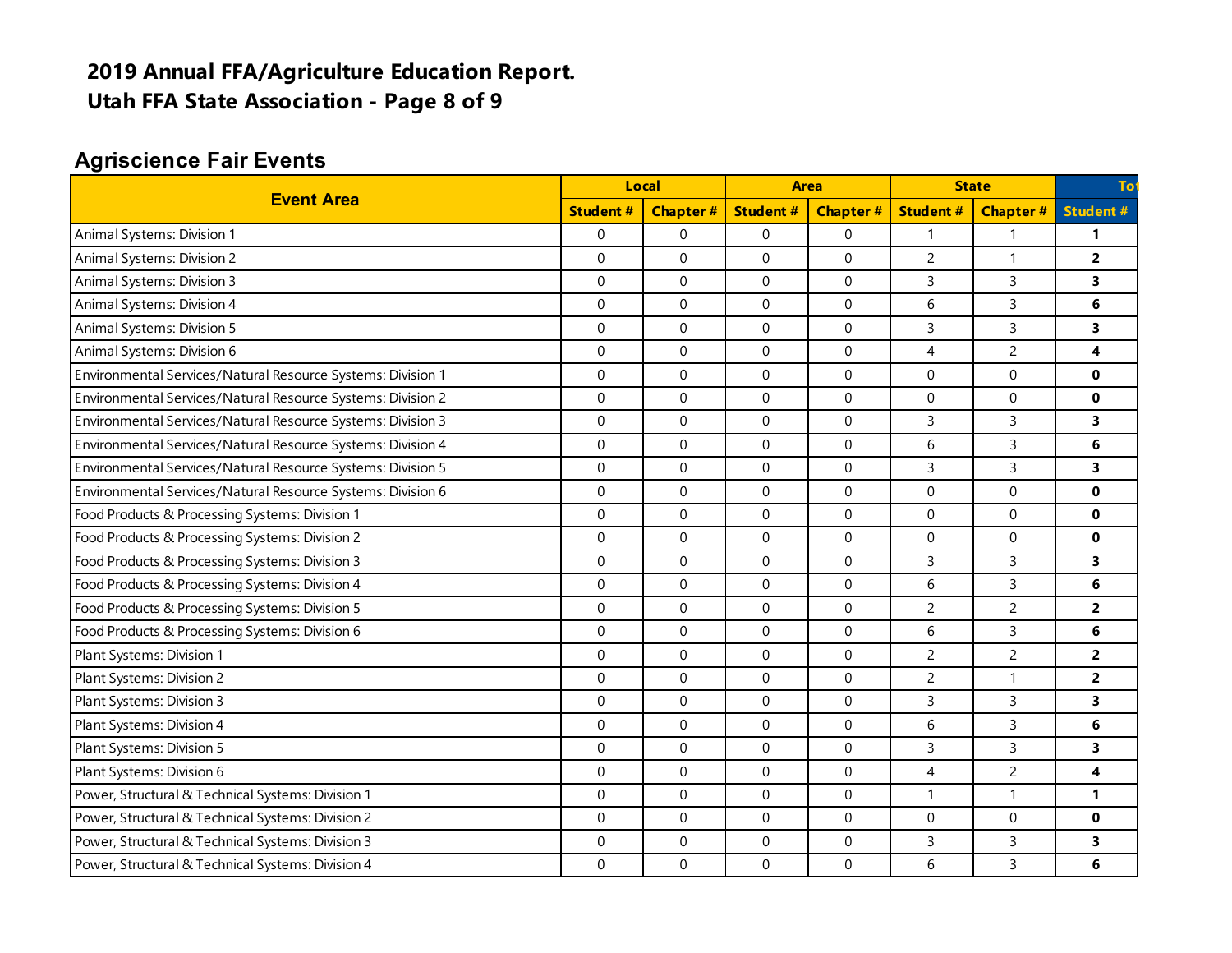### **2019 Annual FFA/Agriculture Education Report. Utah FFA State Association - Page 8 of 9**

| Power, Structural & Technical Systems: Division 5 |  |  |     |    |     |
|---------------------------------------------------|--|--|-----|----|-----|
| Power, Structural & Technical Systems: Division 6 |  |  |     |    |     |
| Social Science: Division 1                        |  |  |     |    |     |
| Social Science: Division 2                        |  |  |     |    |     |
| Social Science: Division 3                        |  |  |     |    |     |
| Social Science: Division 4                        |  |  |     |    |     |
| Social Science: Division 5                        |  |  |     |    |     |
| Social Science: Division 6                        |  |  |     |    |     |
| <b>Total</b>                                      |  |  | 103 | 71 | 103 |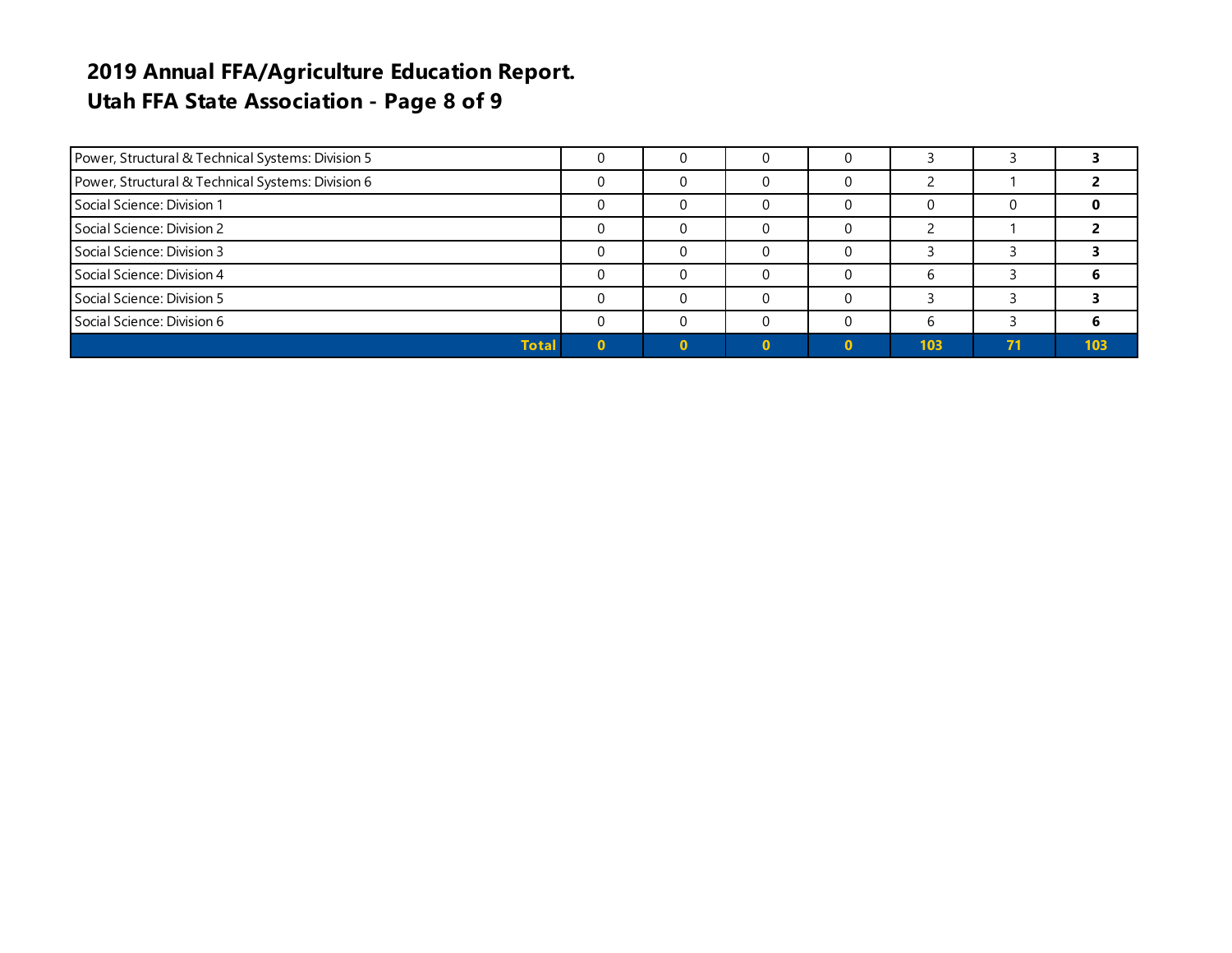| tal                                  |
|--------------------------------------|
| Cha<br>pter<br>Ħ                     |
| 1                                    |
| 1                                    |
| 3                                    |
| 3                                    |
| 3                                    |
| 2                                    |
| $\overline{\mathbf{0}}$              |
| 0                                    |
| 3                                    |
| $\overline{\overline{\overline{3}}}$ |
| $\overline{\mathbf{3}}$              |
| 0                                    |
| 0                                    |
| O                                    |
| $\overline{\mathbf{3}}$              |
| 3                                    |
| $\overline{2}$                       |
| $\overline{\mathbf{3}}$              |
| $\overline{2}$                       |
| $\overline{\mathbf{1}}$              |
| $\overline{\overline{\overline{3}}}$ |
|                                      |
| 3                                    |
| $\frac{1}{2}$                        |
| 1                                    |
| 0                                    |
| 3                                    |
| 3                                    |
|                                      |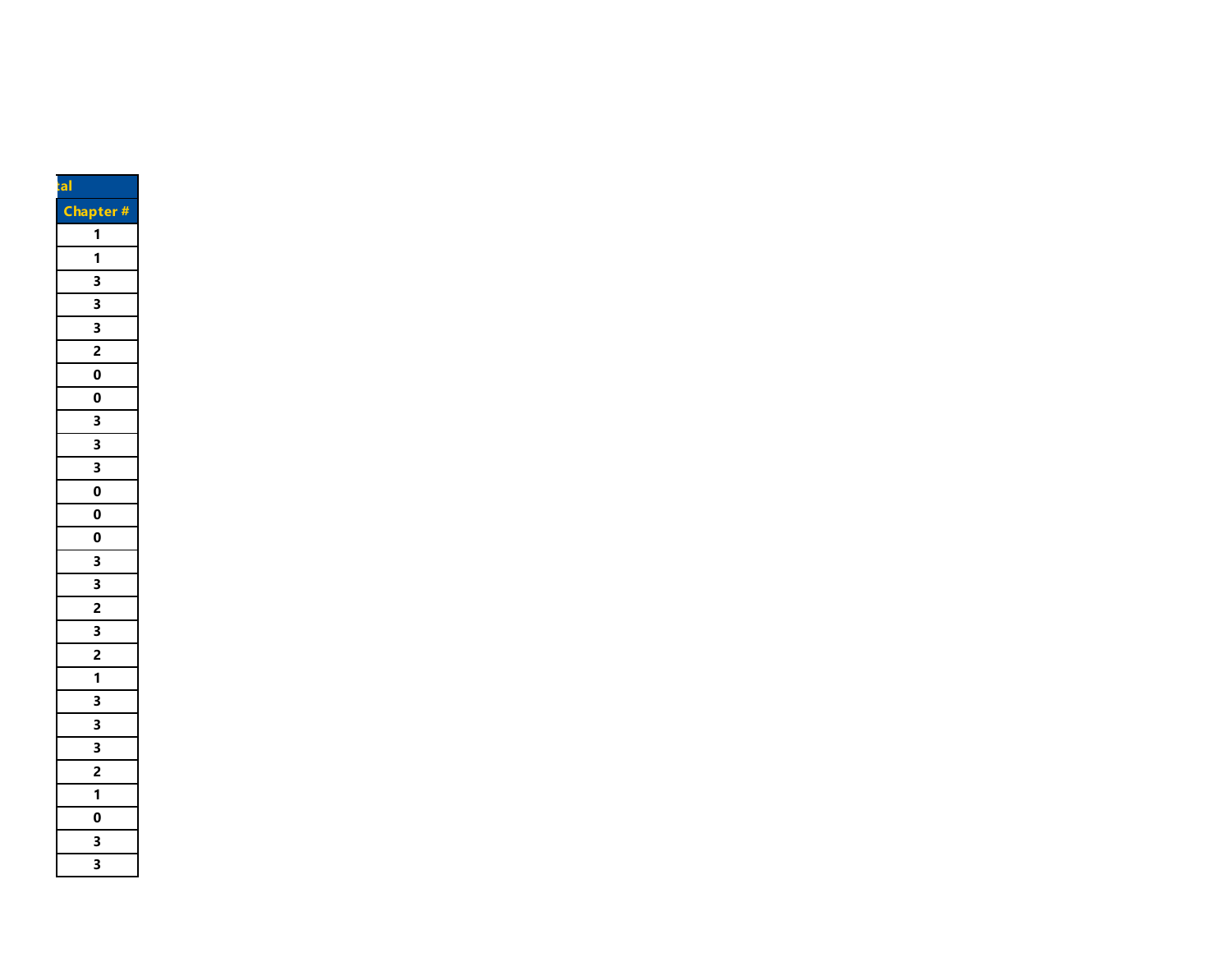| 3  |  |
|----|--|
|    |  |
| 0  |  |
|    |  |
| З  |  |
| 3  |  |
| 3  |  |
| 3  |  |
| 71 |  |
|    |  |